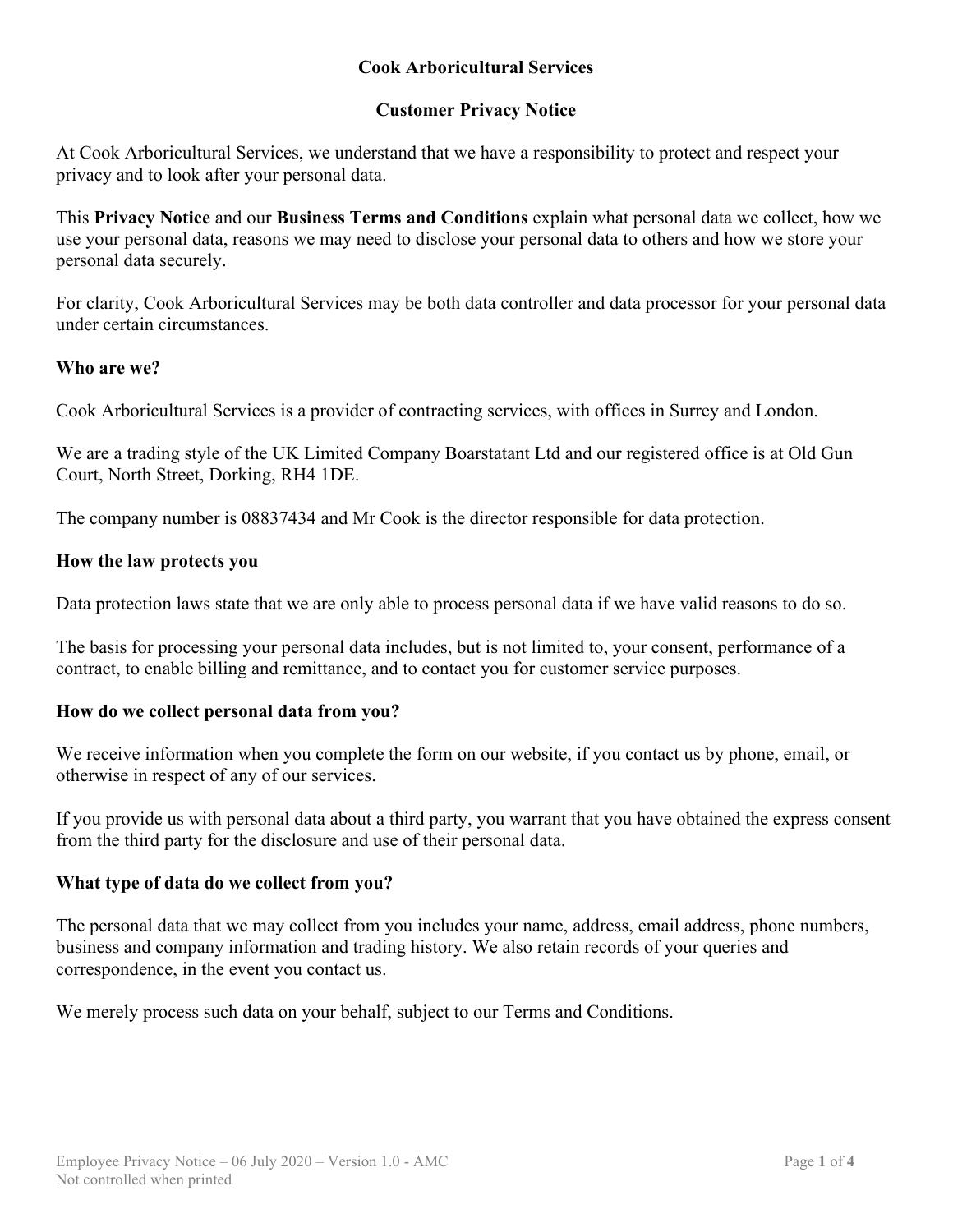# **What data do we store?**

- Contact details
- Project details
- Email
- Other correspondence

We do not store any payment information such as bank account details or credit card numbers.

## **How do we use your data?**

We use information about you in the following ways:

- To process orders that you have submitted to us
- To provide you with services
- To comply with any contractual obligations, we may have with you
- To help us identify you and any projects we are working on or have completed for you
- To enable us to review, develop and improve our services
- To provide customer care, including responding to your requests if you contact us with a query
- To administer accounts, process payments and keep track of billing and payments
- To detect fraud and to make sure what you have told us is correct
- To carry out marketing and statistical analysis
- To notify you about changes to our services
- To provide you with information about products or services that you request from us or which we feel may interest you based upon the work we have completed for you
- To inform you of service and price changes

## **Retention periods**

We will keep your personal data for the duration of the period you are a customer of Cook Arboricultural Services.

Due to the nature of the services we offer and the relationship that we have with our customers, we will assume that you are still a customer until you tell us that you no longer want to be considered as a customer.

If you let us know that you are no longer a customer, we will delete all unnecessary electronic data and destroy all unnecessary hard copy data that we hold.

We shall retain any project data that is required to safeguard our legal liability following the completion of any project.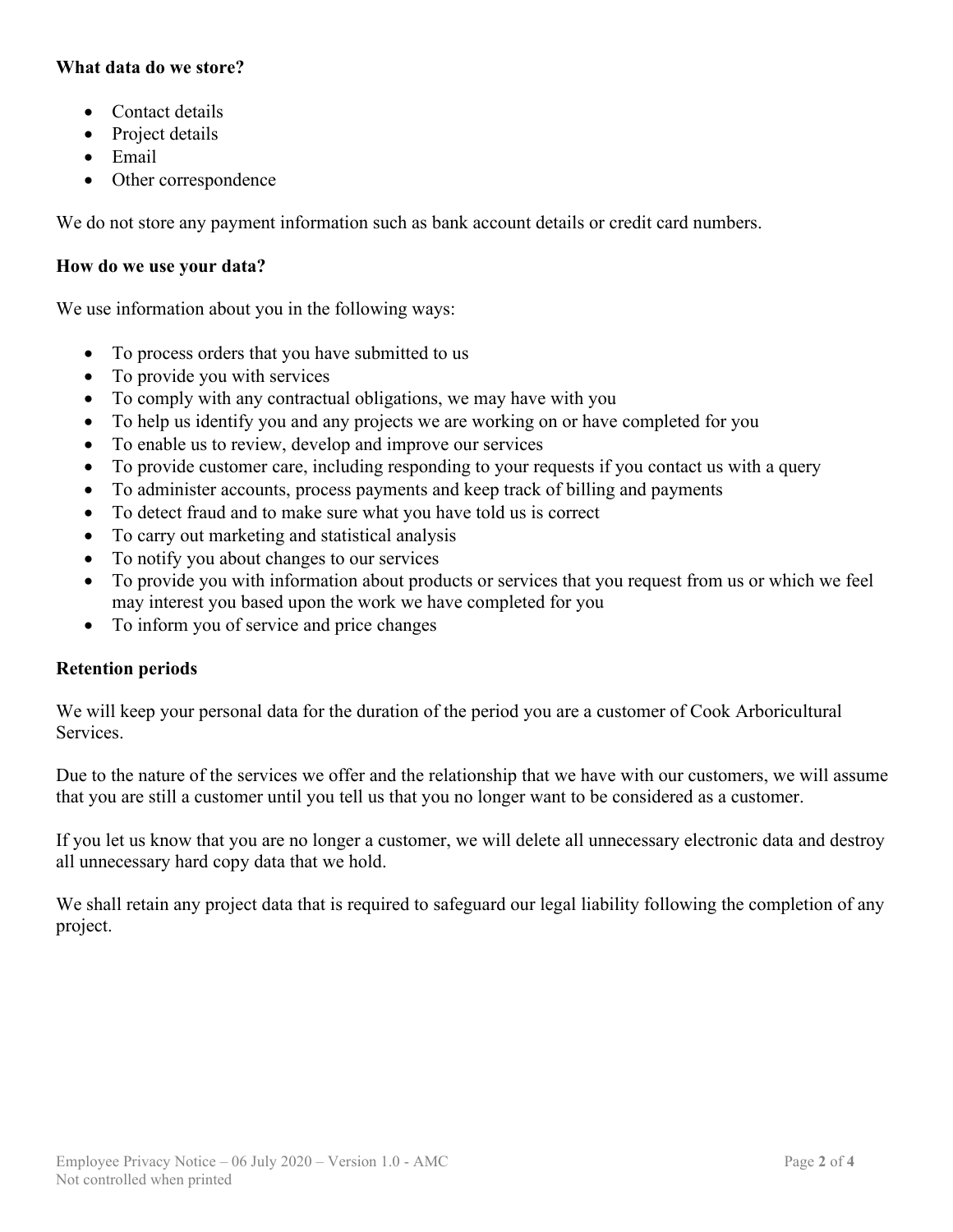## **Who has access to your personal data?**

For the avoidance of doubt, we do not and never shall sell your personal data to third parties for marketing or advertising purposes.

We may pass your personal data to third parties for the provision of services on our behalf, but we will only ever share information about you that is necessary to provide the service. For example, if we need to use a provider of specialist equipment or services as part of the work that we are doing for you.

We may share your information if we are acquired by a third party and therefore your data will be deemed an asset of the business. In these circumstances, we may disclose your personal data to the prospective buyer of our business, subject to both parties entering into appropriate confidentiality undertakings.

We may share your personal data if we are under a duty to disclose data in order to comply with any legal obligation or to protect the rights, property, or safety of Cook Arboricultural Services, our customers, or others. This includes but is not limited to exchanging information with other companies and organisations for the purposes of fraud protection, credit risk reduction and dispute policies. However, we will take steps with the aim of ensuring that your privacy rights continue to be protected.

# **Your rights**

You have the right to object to our use of your personal data, or ask us to delete, remove or stop using it if there is no need for us to keep it. This is known as your right to be forgotten.

There are legal and accountancy reasons why we will need to keep your data, but please do inform us if you think we are retaining or using your personal data incorrectly.

In preventing the use or processing of your personal data, it may delay or prevent us from fulfilling our contractual obligations to you. It may also mean that we shall be unable to provide our services or process the cancellation of your service.

Our Privacy Notice shall be made clear to you at the point of collection of your personal data.

Keeping customers up to date is part of our service and we consider updating to include making you aware of new solutions to topical issues. The solution may be a new or improved service. You have the right to ask us not to process your personal data for marketing purposes. If you choose not to receive marketing communications from us about our products and services, please let us know at any time at info@cookarbor.co.uk

You have the right to ask to see the data we store and process that relates to you and we would be happy to provide that information upon request.

### **Where we store your personal data**

All information you provide to us is received and stored on our secure cloud-based services hosted by Microsoft M365 Cloud Services.

This includes email, instant messaging and any files or documentation either provided by you or produced by us on your behalf.